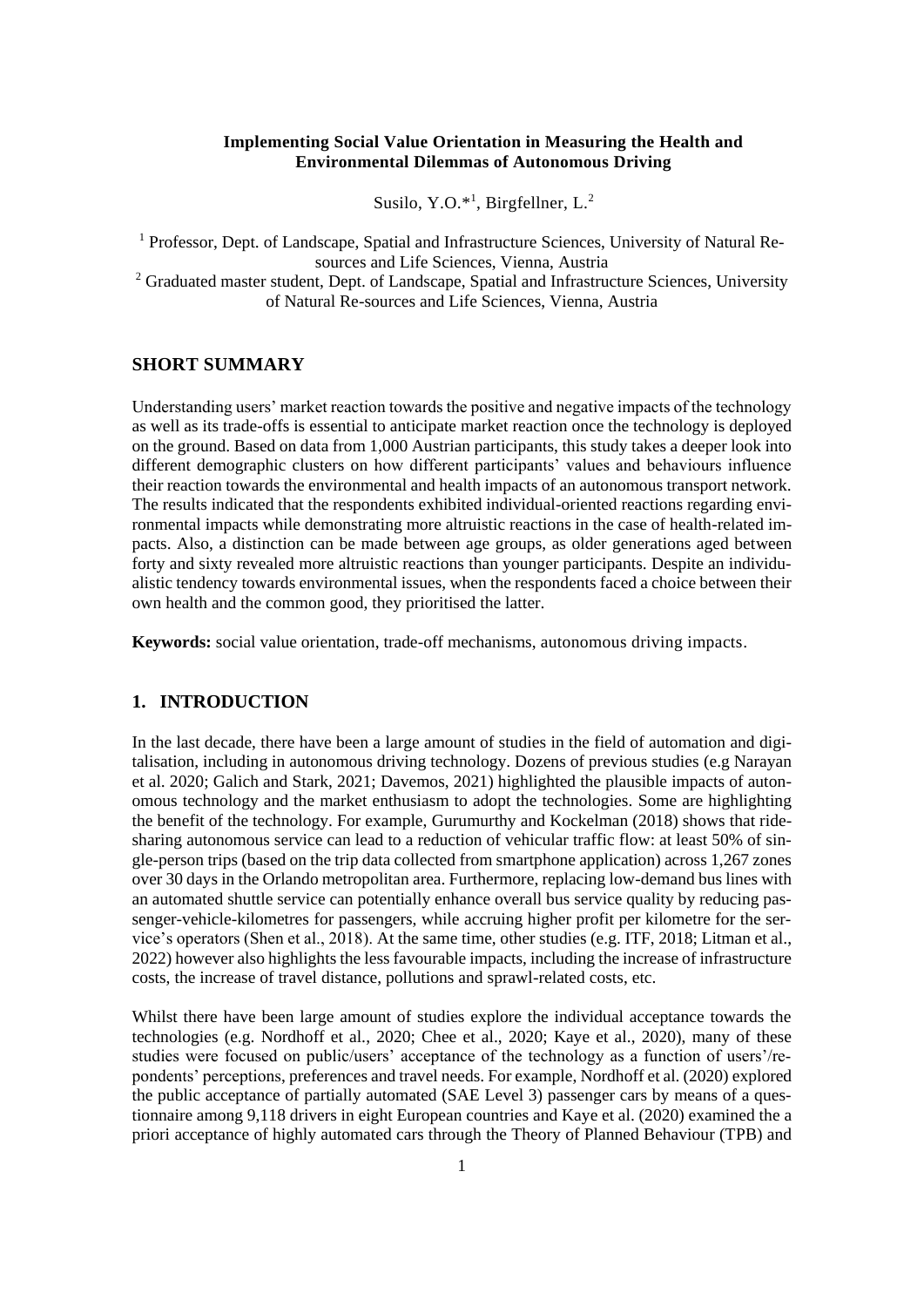the Unified Theory of Acceptance and Use of Technology (UTAUT) in Australia, France and Sweden. These studies, however, are only focussing on the acceptance of the technology per se, and not about the trade-off mechanisms, between positive and negative impacts, that underlying one's acceptance of the technologies – and this study aims to address this research gap.

Using Social Value Orientation (SVO) framework approach, this study takes a deeper look into how different participants' values and behaviours influence their individualistic and altruistic behaviours towards the environmental and health impacts of an autonomous transport network.

In the next sections, the Social Value Orientation (SVO) framework and data collection were described. Then it is followed by a section which reported briefly the analysis results and the abstract is closed with a brief conclusion.

### **2. METHODOLOGY**

In this study a primary data collection, through an online questionnaire, which focuses on how respondents' SVO influences, values and weights the positive and negative impacts of environmental and health impacts that may be caused by an autonomous transport network implementation, was deployed. The links between individual behaviours and the participants' appreciation of the technology's impacts are measured primarily via three pillars. The first pillar focuses on the individual's value orientation towards *money*. This pillar was chosen as it is one of the most influential and commonly used indicators in standard transport analyses; moreover, many behavioural studies also use the medium of money to investigate individual SVOs (Murphy et al., 2011). The second pillar in this value orientation investigation is *safety*. This pillar meant to examine whether the respondents would place their own safety above others and to what extent. Ensuring operational safety for users and the environment is one key point behind people choosing to use AVs, whilst at the same time traffic accidents caused by human and technical failures cannot be ruled out (Fagnant & Kockelman, 2018). The environmental pillar represents the third area of interest. If a respondent claimed a higher proportion on one pillar/aspect for him/herself, an individualistic behaviour can be attributed to him or her for the respective topic. An altruistic assessment would be based on a balanced distribution chosen by the participant.

#### *Context Framework*

The survey intended to find out about social tendencies between generations, gender, income classes, educational degree and place of residence. This experiment involved questioning over 1,000 people in Austria, with the following distribution of responses in mind:

| • Male / Female participants ratio | 50/50      |
|------------------------------------|------------|
| $\bullet$ Urban / Rural ratio      | $50/50$    |
| • Generation Z (age $8-23$ )       | $20 - 30%$ |
| • Generation Y (age $24 - 39$ )    | $20 - 30%$ |
| • Generation X (age $40-55$ )      | $20 - 30%$ |
| • Baby Boomers (age $56 - 75$ )    | $20 - 30%$ |

## *Questionnaire design*

The questionnaire was divided into three sections. The first part was devoted to capture participants confidence in and understanding of the new technology. The second part quantified SVO based on Murphy et al. (2011). Trends and the participants' social attitudes were measured based on the accumulated pronouncements of six different scales offering a variety of nine decisions.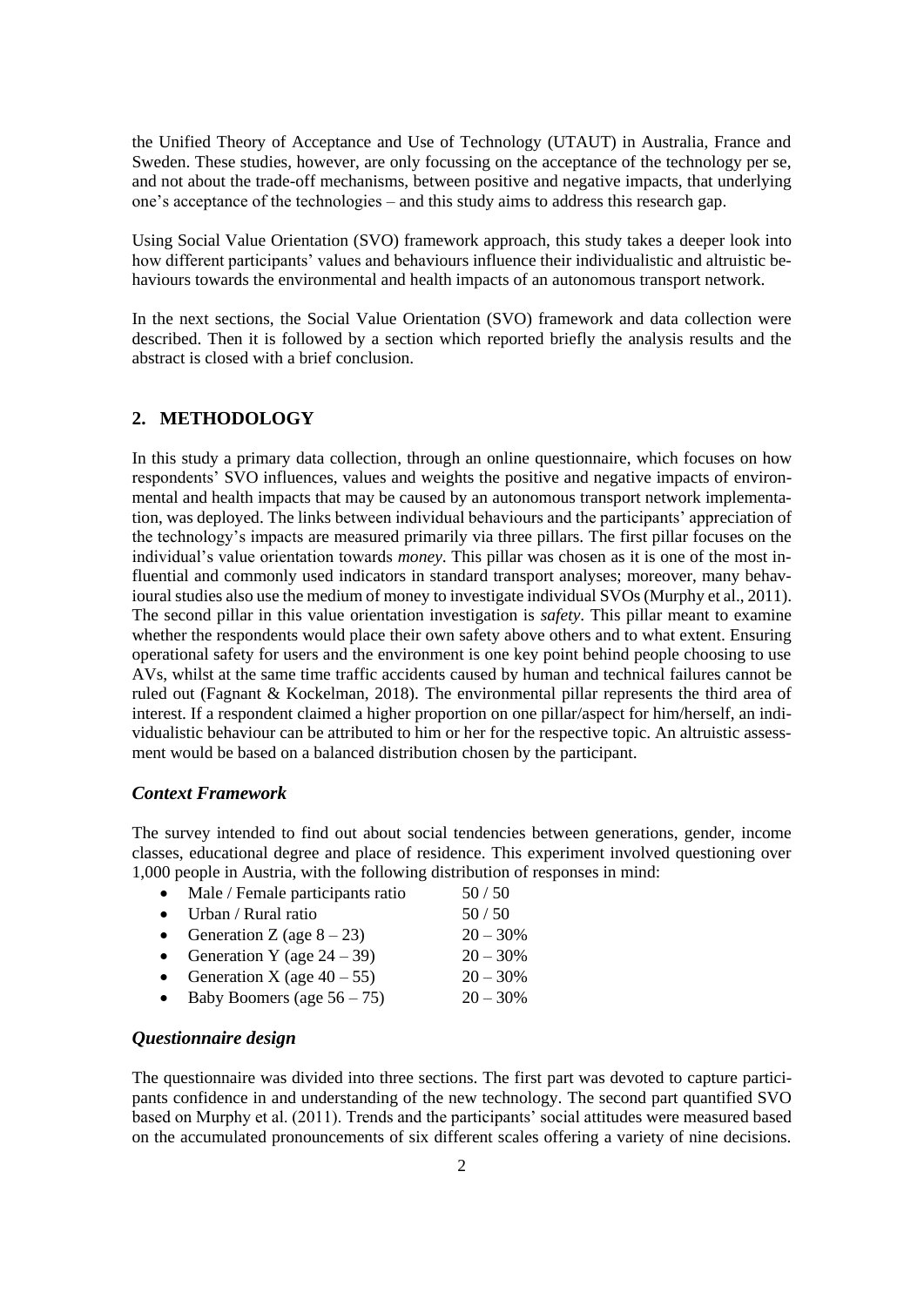Figure below depicts an example of one of the six scales in which the test subjects had to choose an amount they would claim against a third party unrelated to them.

| You receive    | 50  | 54 | 59 | 63 | 68 | 72 | 76 | $\Omega$ -1<br>o | 85 | You   |
|----------------|-----|----|----|----|----|----|----|------------------|----|-------|
|                |     |    |    |    |    |    |    |                  |    |       |
| Other receives | 100 | 89 | 79 | 68 | 58 | 47 | 36 | 26               | 15 | Other |

**Figure 1: SVO Slider Items participants can choose**

Through this measurement, we then group participants' behaviour into the following four categories using a mathematical model called the "Slider Method," which calculates a decision's angle. The measurement consists of six decision options, each with nine secondary decision options. All have the same limit and amount in their resource allocation, based on which the respondents can make his/her decision. Each decision includes a split payoff that is predetermined calculated from the participant's decision. For example, the respondent chooses a value x between 50 and 100. The payoff for him would be x, whereas, for the third party, the payoff is 150 - x. Whilst the respondent chooses his individual preference between the nine decision options and thus also determines the payoff a third party receives. Based on the response, then we classify the respondents according to the scale as below:



**Figure 2: Social Behaviour categories**

# **3. RESULTS AND DISCUSSION**

# *Sample profile*

The collected sample profile can be seen on Figure 1 below. Overall, we have a fair distribution between male and female, with higher percentage of young adult respondents. In terms of geographical distribution, 59% of the participants were from rural areas, and around 40% were in urban areas. Large proportion of the respondents are university level educated with medium upper income level.

Table 1: Sample Profile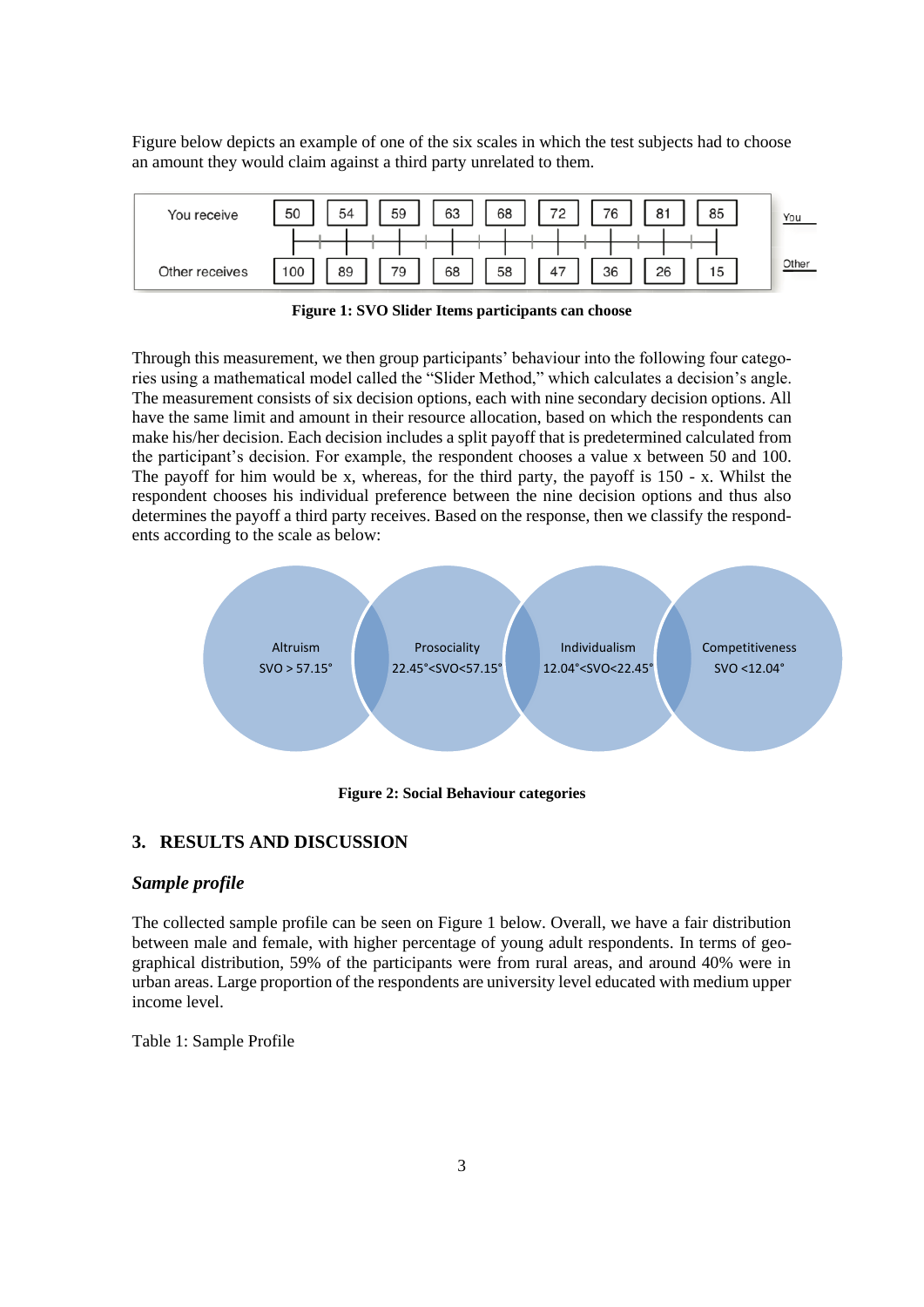|                               | Frequency | Per cent  |  |  |
|-------------------------------|-----------|-----------|--|--|
| Gender of respondents         |           |           |  |  |
| prefer not to tell            | 1.0       | 0.1       |  |  |
| female                        | 520.0     | 47.4      |  |  |
| male                          | 577.0     | 52.6      |  |  |
| Total                         | 1098.0    | 100.0     |  |  |
| Age of respondents            |           |           |  |  |
| 18-20                         | 182.0     | 16.6      |  |  |
| $20 - 30$                     | 371.0     | 33.8      |  |  |
| 30-40                         | 304.0     | 27.7      |  |  |
| 40-50                         | 187.0     | 17.0      |  |  |
| 50-60                         | 53.0      | 4.8       |  |  |
| $>60$                         | $1.0\,$   | 0.1       |  |  |
| Total                         | 1098.0    | 100.0     |  |  |
| Location of respondents       |           |           |  |  |
| Annweiler                     | 1.0       | 0.1       |  |  |
| Bruck an der Mur              | 1.0       | 0.1       |  |  |
| Graz                          | 53.0      | 4.8       |  |  |
| Hinterglemm                   | $1.0\,$   | 0.1       |  |  |
| Innsbruck                     | 53.0      | 4.8       |  |  |
| Linz                          | $4.0\,$   | 0.4       |  |  |
| Lustenau                      | $1.0\,$   | 0.1       |  |  |
| Rural                         | 648.0     | 59.0      |  |  |
| Salzburg                      | 3.0       | 0.3       |  |  |
| Vienna                        | 331.0     | 30.1      |  |  |
| Total                         | 1096.0    | $100.0\,$ |  |  |
| Income of respondents         |           |           |  |  |
| $\rm N/A$                     | 7.0       | 0.6       |  |  |
| to $\epsilon$ 1,500           | 138.0     | 12.6      |  |  |
| to $\in$ 2,000                | 133.0     | 12.1      |  |  |
| to $\in$ 2,500                | 260.0     | 23.7      |  |  |
| to $\in$ 3,000                | 368.0     | 33.5      |  |  |
| to $\in$ 5,000                | 192.0     | 17.5      |  |  |
| Total                         | 1098.0    | $100.0\,$ |  |  |
| Highest degree of respondents |           |           |  |  |
| N/A                           | 66.0      | $6.0\,$   |  |  |
| High school                   | 313.0     | 28.5      |  |  |
| Bachelor's                    | 495.0     | 45.1      |  |  |
| Master's                      | 184.0     | 16.8      |  |  |
| PhD                           | 40.0      | 3.6       |  |  |
| Total                         | 1098.0    | 100.0     |  |  |
|                               |           |           |  |  |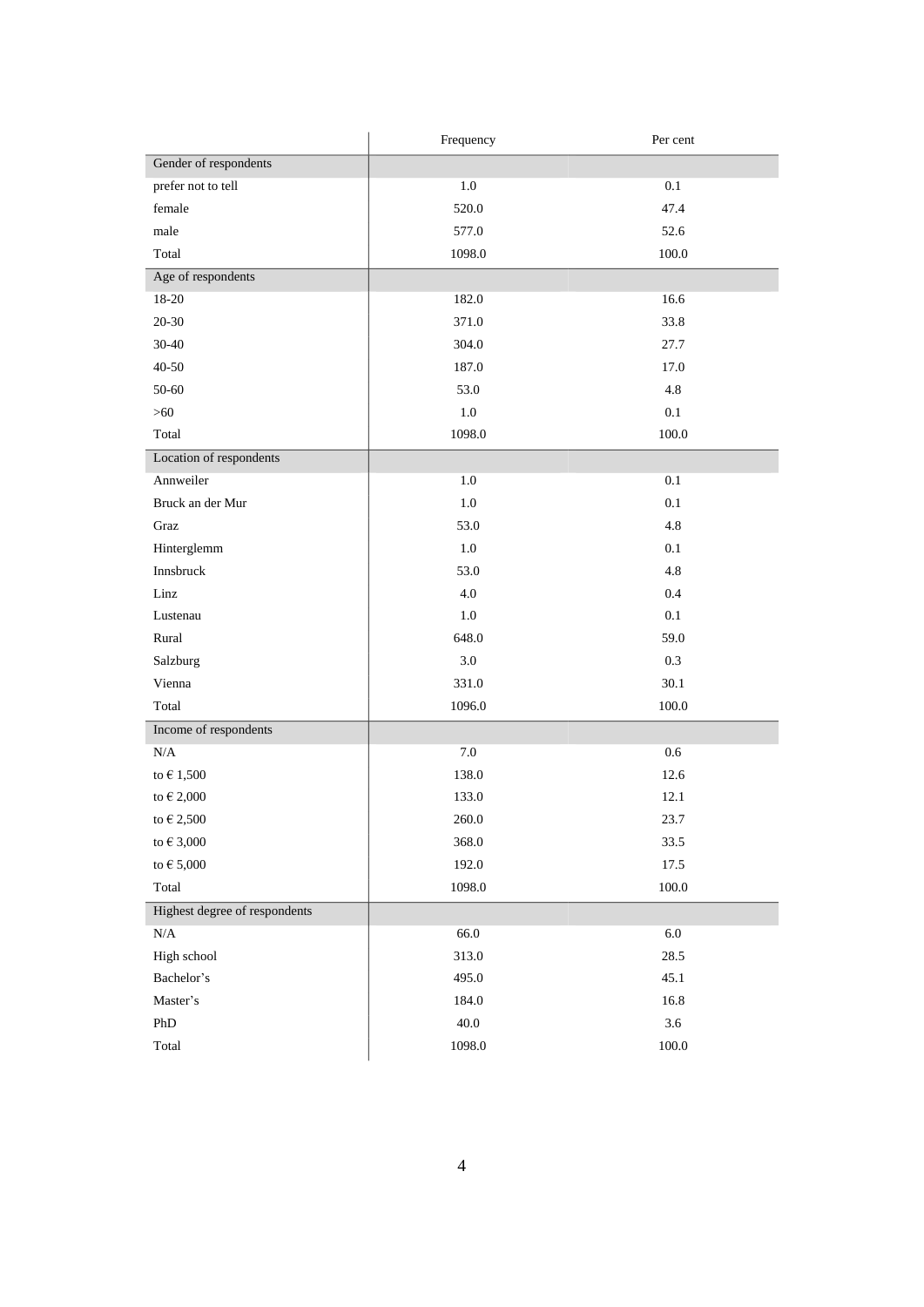As we can see from Figure 3 below, there is a clear attitude among our respondents towards the technology. Over 90% would use an autonomous vehicle, and the majority would pay more for it. At the same time, around 80% expressed concern about relinquishing full control to an autonomous vehicle and almost 70% were aware of the negative environmental effects of an autonomous network.



**Figure 3: Possible attitudes towards autonomous vehicles**

### *Social Value Orientation*

In SVO analysis, we quantify respondents' value orientation through respondent's choice of distributing benefits and disbenefits to him/her (as a decision maker/DM) and to a third party. The respondent, who is also the DM, decided the amount he/she would claim for himself/herself and the amount he/she would distribute to a third party he/she did not know. Here are two examples of how the DM might have decided:

| Option 1               | Option 2               |  |
|------------------------|------------------------|--|
| \$85 to the DM         | \$100 to the DM        |  |
| \$85 to another person | \$50 to another person |  |

Option one represents a rational decision, whereas option two is considered an individualistic variant by maximum profit for oneself. The DM would penalise the other person by \$35 to get an additional \$15. In this study, the monetary decision-making process for money distribution was examined along with value orientations of environment and safety. The last two pillars' units were defined by land area in square metres and a higher probability of survival in a traffic network. The calculation process for the three different SVOs was as follows (the example calculated the SVO for money, but the method was the same for the other two):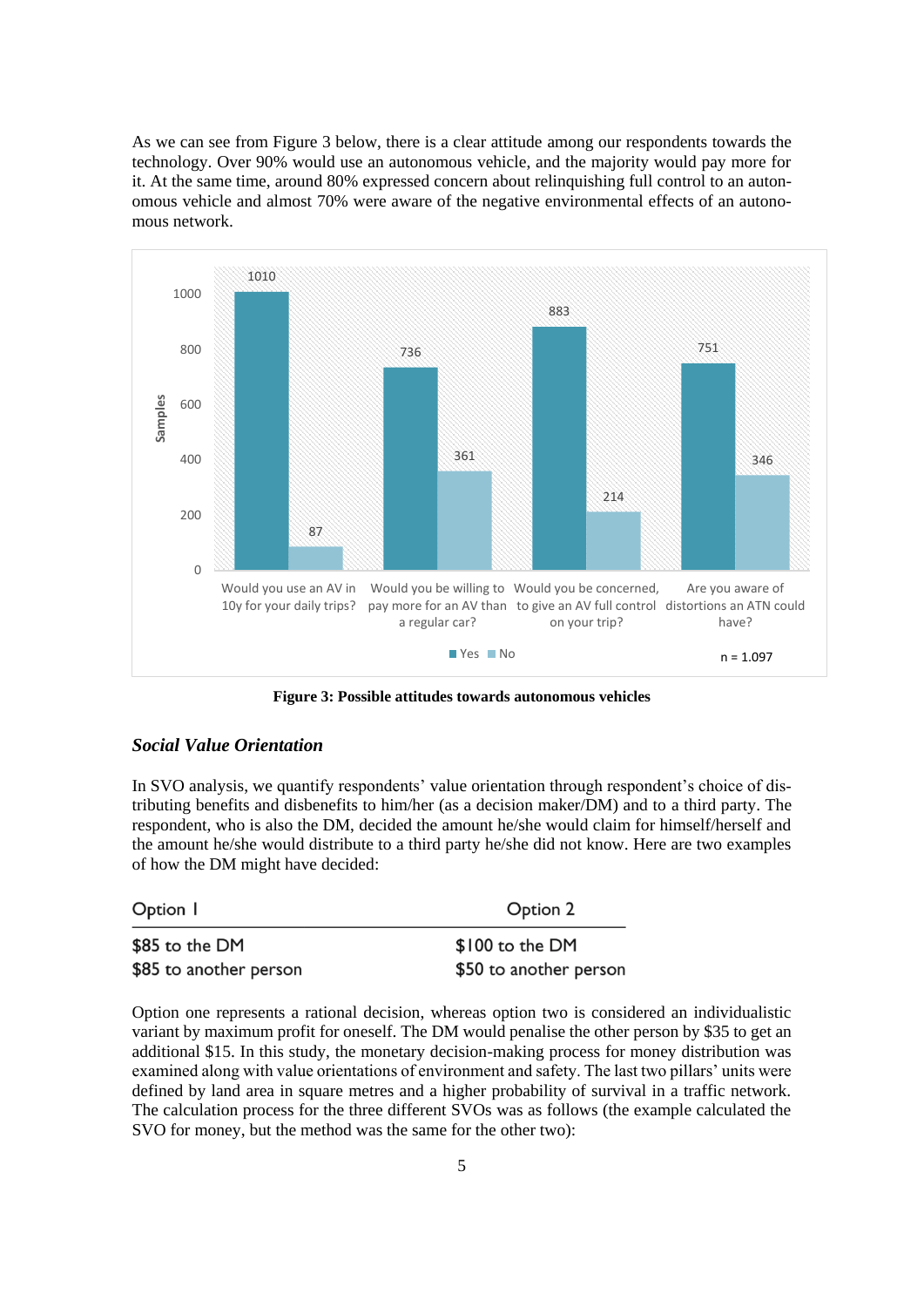First, the respondents' distribution options were collected and subtracted by 50. Both the mean of the DM and the third party were determined, and the ratio of the two was calculated. The inverse tangent was then calculated from this result to determine a representative angle in the coordinate system.

$$
\arctan\left(\frac{mean\ to\ self - 50 * scale}{mean\ to\ other - 50 * scale}\right) \tag{1}
$$

As already described in the methodology section, social forms of value orientation can be determined by calculating the different angles, as below:



In the evaluation of the 1,097 participants, the SVO shows 27º for money (orange), 37º for health (red), and 28º for the environment (green). With these results, all three characteristics of the study contrast in prosocial value orientation. In analysing these three pillars, the SVO of health is positioned much more altruistically, placing itself relatively precisely between the two orientations of the individualistic and prosocial forms. This outcome indicates the DMs were a lot more generous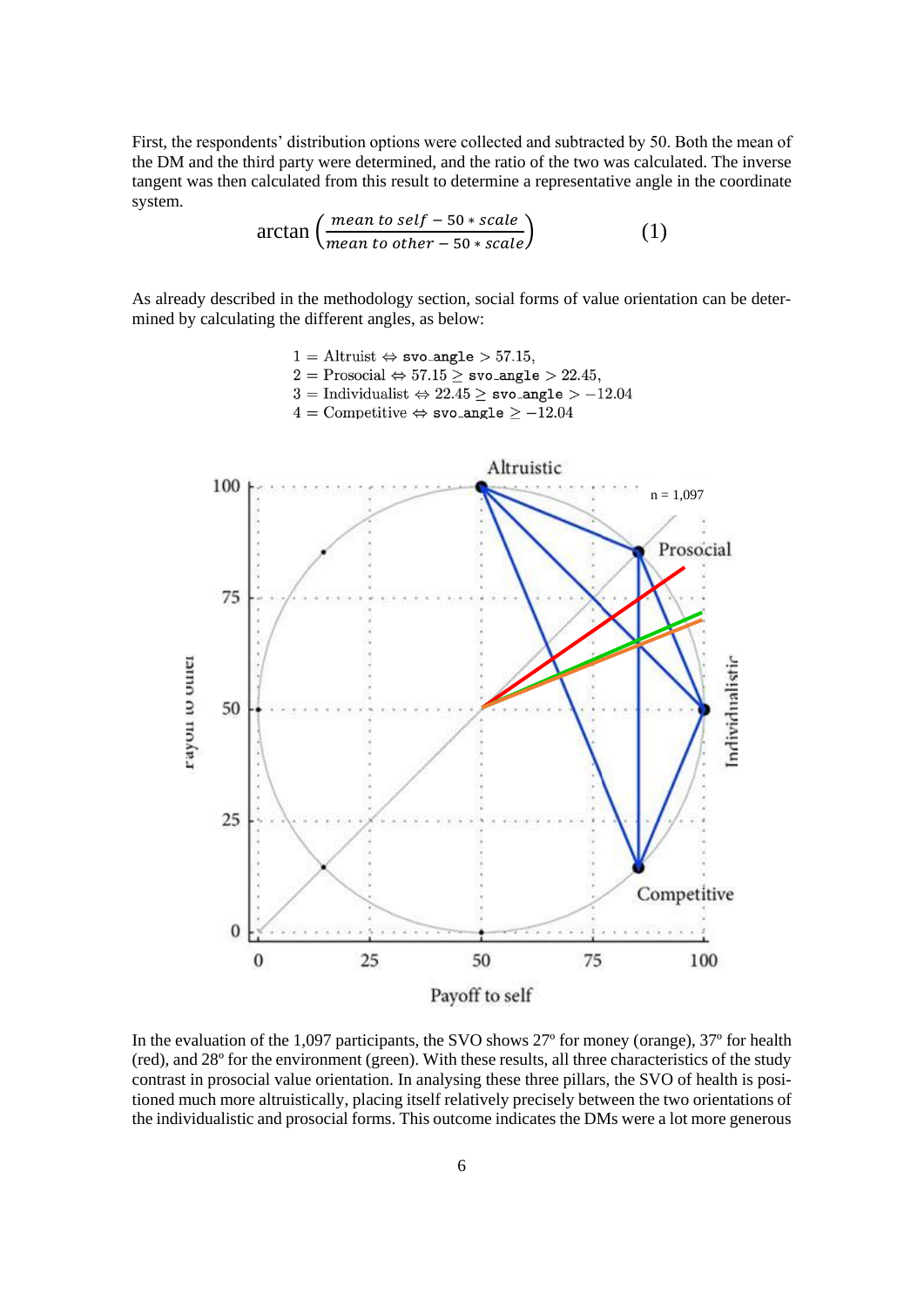with their "fellow human beings" in the decision-making process regarding security (Murphy et al., 2011).

#### *Multivariate analysis*

To understand better on how SVO values vary across socio-demographic variables, a series of regression models were carried out. Through a series of estimations, we found significant differences between gender, revealing women as greater individual benefit maximisers than men. This result is not in-line with the previous studies which many indicated that the females are having a more altruistic value orientation than men (e.g. Liebrand & van Run, 1985).

All participants living in rural areas show a more altruistic behaviour than participants who live in urban areas. Furthermore, when examining the different age groups, an increase in SVO corresponds to increasing age. A continuous increase can be noted both in the orientation towards the environment and in health. This phenomenon is also consistent with the literature review. In Hellevik's study on "Age Differences in Value Orientation", a direct connection between different value orientations with increasing age was evident. This relationship is explained by a modern, materialistic behaviour structure, especially in age groups that grew up in the 80s and 90s. The economic upswing after the war initially resulted in a materialistic disinterest. However, in 1980, economic security became more dominant and led to more individualistic behaviour (Hellevik, 2002). In terms of income variables and education, no patterns could be identified among the studied three value orientations.

## **4. CONCLUSIONS**

This study aimed to identify how personal SVO influence one's valuation of benefits and disbenefits environmental and health impacts and subsequently one's individualistic and altruistic behaviours. Based on an observation from more than 1,000 Austrian participants, it can be concluded that in term of valuing benefits and disbenefits of an autonomous transport network impacts, our respondents tend to be more individualistic, and put his/her own interest above others. Higher-income groups with increased concerns about autonomous cars displaying a higher SVO result when purchasing an AV because of their better financial situation. The rural participants demonstrate a more altruistic attitude on safety and environmental aspects. The results also reveal that some older generations had a more altruistic attitude than younger ones.

While the used tool of SVO limits the generalizability of the results, this approach provides new insight on measuring and investigating the dilemma and trade-off underlying individualistic and altruistic behaviours, which subsequently influence their acceptance towards certain benefits and disbenefits to oneself and others.

## **ACKNOWLEDGMENT**

The earlier version of this work is a part of the second author's master thesis at the University of Natural Resources and Life Sciences (BOKU), Vienna. The work is supported by the BMK/FFG Endowed Professorship programme in digitalisation and automation in mobility system, DAVeMoS.

## **REFERENCES**